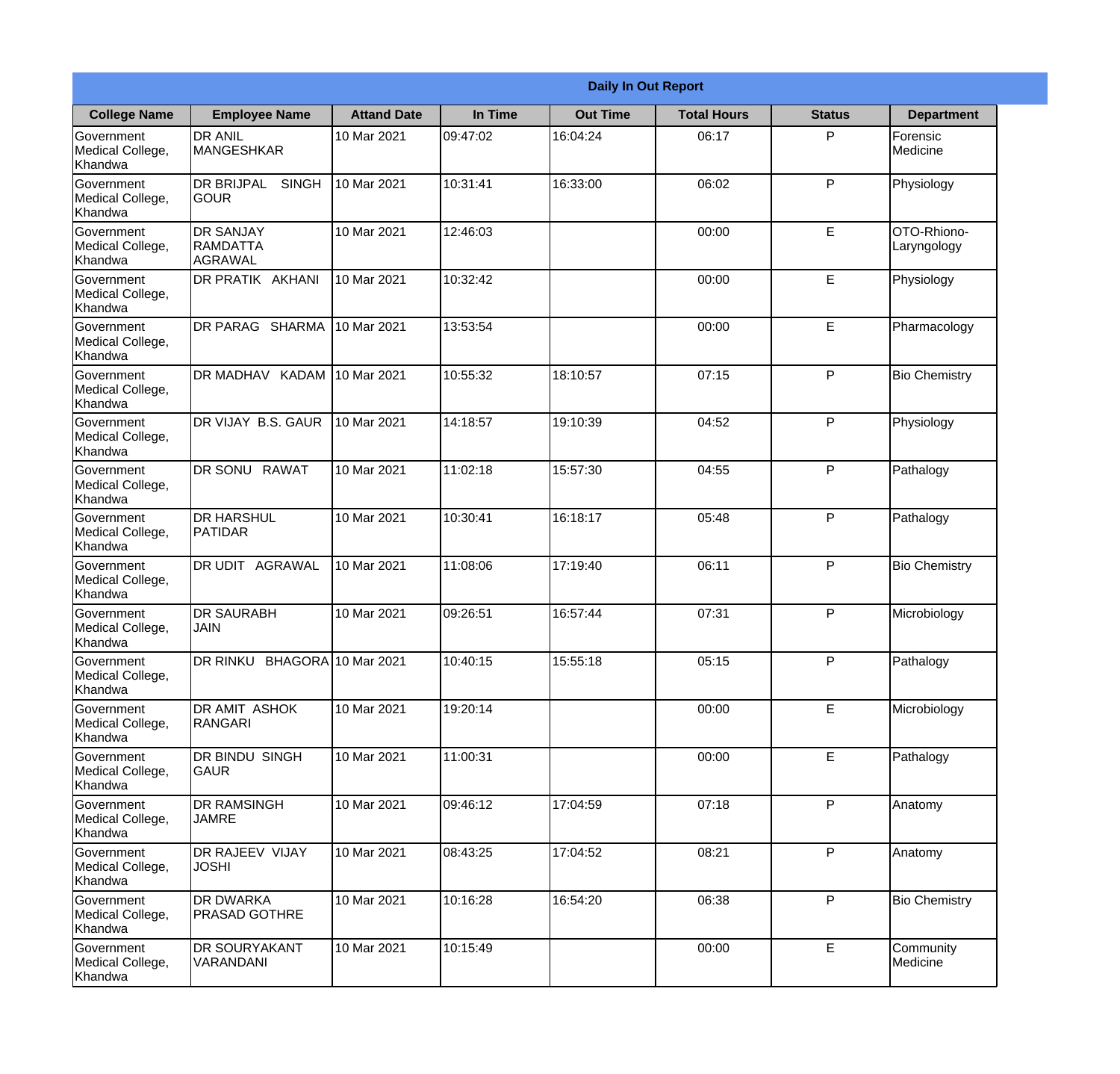| <b>Designation</b>                  | <b>Category</b> |
|-------------------------------------|-----------------|
| Assistant Professor   Para Clinical |                 |
| Demonstrator/Tutor   Non Clinical   |                 |
| Professor                           | Clinical        |
| <b>Assistant Professor</b>          | Non Clinical    |
| Professor                           | Para Clinical   |
| Assistant Professor   Non Clinical  |                 |
| Associate Professor Non Clinical    |                 |
| Demonstrator/Tutor   Para Clinical  |                 |
| Assistant Professor   Para Clinical |                 |
| Associate Professor Non Clinical    |                 |
| Associate Professor   Para Clinical |                 |
| Assistant Professor   Para Clinical |                 |
| Professor                           | Para Clinical   |
| Associate Professor   Para Clinical |                 |
| Demonstrator/Tutor   Non Clinical   |                 |
| <b>Assistant Professor</b>          | Non Clinical    |
| Demonstrator/Tutor                  | Non Clinical    |
| Demonstrator/Tutor   Para Clinical  |                 |

## **Daily In Out Report**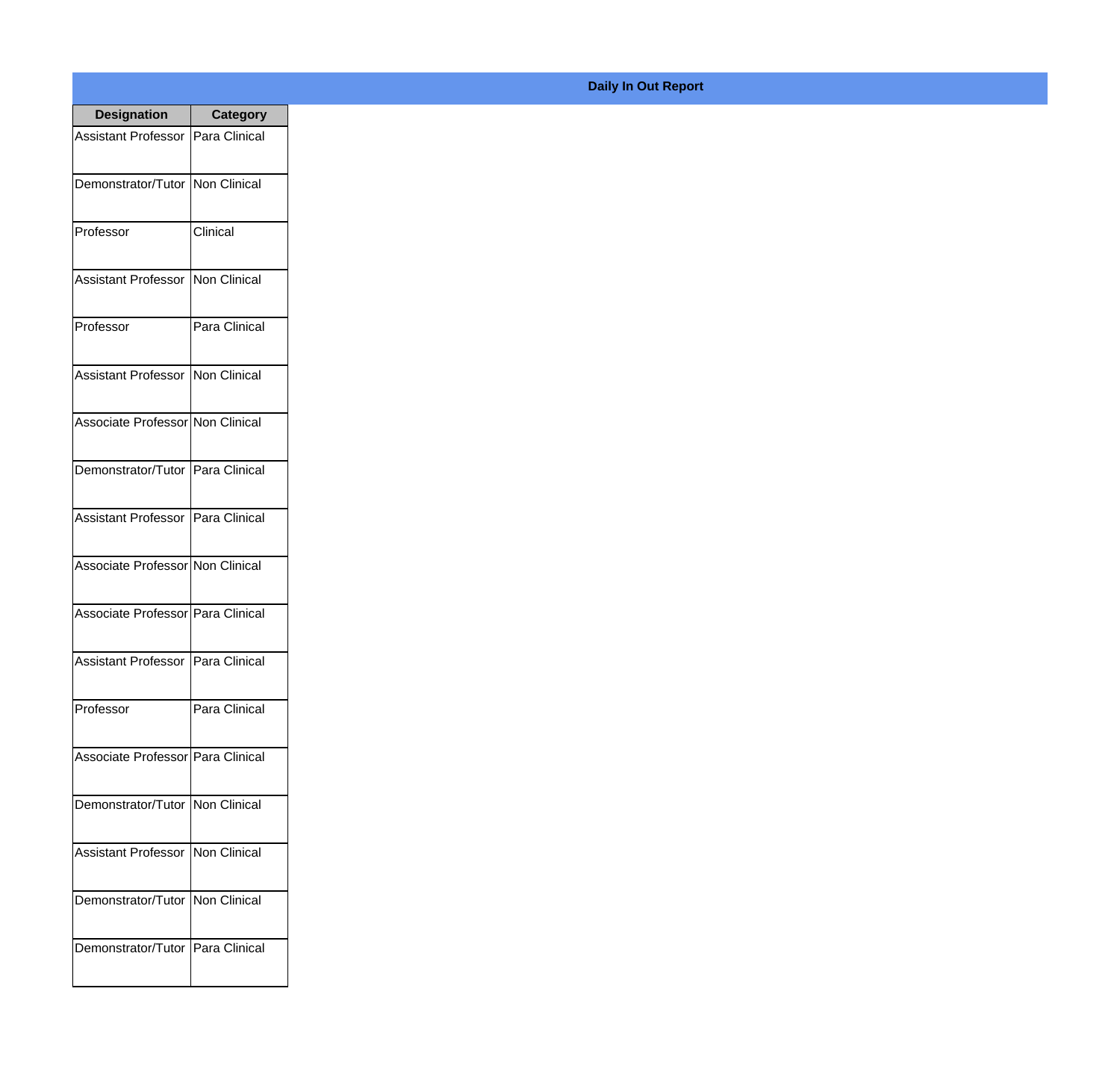|                                                  |                                                       |             |          |          | <b>Daily In Out Report</b> |              |                        |
|--------------------------------------------------|-------------------------------------------------------|-------------|----------|----------|----------------------------|--------------|------------------------|
| <b>Government</b><br>Medical College,<br>Khandwa | DR RASHMI YADAV                                       | 10 Mar 2021 | 11:00:46 | 17:18:28 | 06:18                      | P            | Community<br>Medicine  |
| <b>Government</b><br>Medical College,<br>Khandwa | DR LEENA PARIHAR                                      | 10 Mar 2021 | 11:18:43 | 17:18:20 | 06:00                      | $\mathsf{P}$ | Community<br>Medicine  |
| <b>Government</b><br>Medical College,<br>Khandwa | <b>MR PIYUSH KUMAR</b><br><b>MISHRA</b>               | 10 Mar 2021 | 10:37:42 | 18:26:41 | 07:49                      | P            | Community<br>Medicine  |
| <b>Government</b><br>Medical College,<br>Khandwa | DR SACHIN PARMAR 10 Mar 2021                          |             | 10:53:53 | 18:22:24 | 07:29                      | P            | Community<br>Medicine  |
| Government<br>Medical College,<br>Khandwa        | DR PRAMILA VERMA 10 Mar 2021                          |             | 12:26:53 | 14:00:12 | 01:34                      | P            | Paediatrics            |
| Government<br>Medical College,<br>Khandwa        | DR PRAMILA VERMA 10 Mar 2021                          |             | 16:26:00 |          | 01:34                      | $\mathsf{P}$ | Paediatrics            |
| Government<br>Medical College,<br>Khandwa        | DR MANOJ BALKE                                        | 10 Mar 2021 | 09:31:45 | 18:21:14 | 08:50                      | P            | Ophthalmology          |
| Government<br>Medical College,<br>Khandwa        | <b>DR GARIMA</b><br>AGRAWAL<br><b>VARSHNEY</b>        | 10 Mar 2021 | 10:34:59 | 14:00:17 | 03:26                      | P            | Paediatrics            |
| Government<br>Medical College,<br>Khandwa        | <b>DR SIDDHARTH</b><br><b>BANODE</b>                  | 10 Mar 2021 | 09:20:05 | 15:51:34 | 06:31                      | $\mathsf{P}$ | Pharmacology           |
| <b>Government</b><br>Medical College,<br>Khandwa | <b>DR RAJENDRA</b><br><b>SINGH MANDLOI</b>            | 10 Mar 2021 | 10:41:37 | 16:20:10 | 05:39                      | P            | <b>Bio Chemistry</b>   |
| <b>Government</b><br>Medical College,<br>Khandwa | <b>DR SEEMA</b><br><b>SUDHAKARRAO</b><br><b>SUTAY</b> | 10 Mar 2021 | 10:30:32 |          | 00:00                      | E            | Forensic<br>Medicine   |
| Government<br>Medical College,<br>Khandwa        | <b>DR AJAY</b><br><b>NARWARIYA</b>                    | 10 Mar 2021 | 11:11:10 | 16:43:03 | 05:32                      | P            | Microbiology           |
| <b>Government</b><br>Medical College,<br>Khandwa | DR RAKESH SINGH<br><b>HAZARI</b>                      | 10 Mar 2021 | 13:13:11 |          | 00:00                      | E            | Pathalogy              |
| Government<br>Medical College,<br>Khandwa        | <b>DR NISHA</b><br><b>KAITHWAS</b>                    | 10 Mar 2021 | 10:29:33 | 14:01:31 | 03:32                      | $\mathsf{P}$ | Psychiatry             |
| Government<br>Medical College,<br>Khandwa        | <b>DR NISHA</b><br><b>KAITHWAS</b>                    | 10 Mar 2021 | 14:29:23 |          | 03:32                      | P            | Psychiatry             |
| Government<br>Medical College,<br>Khandwa        | <b>DR ANANT</b><br>TUKARAM PAWAR                      | 10 Mar 2021 | 11:47:40 | 18:22:15 | 06:35                      | P            | Community<br>Medicine  |
| Government<br>Medical College,<br>Khandwa        | <b>DR RAJU</b>                                        | 10 Mar 2021 | 09:16:14 | 16:38:02 | 07:22                      | P            | Forensic<br>Medicine   |
| Government<br>Medical College,<br>Khandwa        | DR AJAY GANGJI                                        | 10 Mar 2021 | 10:42:57 |          | 00:00                      | $\mathsf E$  | <b>General Surgery</b> |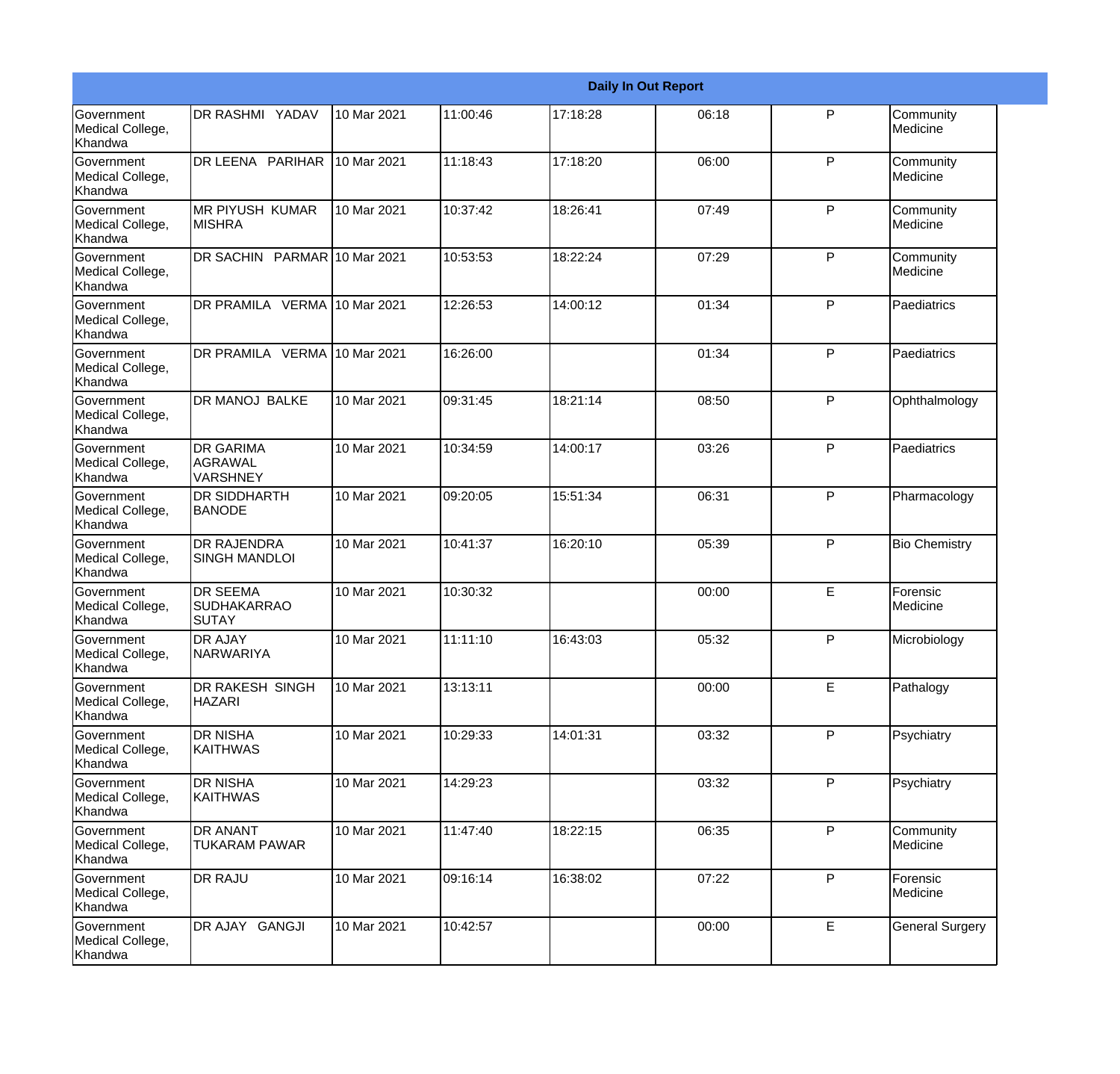| Assistant Professor   Para Clinical |               |
|-------------------------------------|---------------|
| Assistant Professor   Para Clinical |               |
|                                     |               |
| Statistician                        | Para Clinical |
| Assistant Professor   Para Clinical |               |
| Professor                           | Clinical      |
|                                     |               |
| Professor                           | Clinical      |
| Assistant Professor Clinical        |               |
| Associate Professor Clinical        |               |
|                                     |               |
| Associate Professor Para Clinical   |               |
| Demonstrator/Tutor Non Clinical     |               |
| Professor                           | Para Clinical |
|                                     |               |
| Demonstrator/Tutor Para Clinical    |               |
| Professor                           | Para Clinical |
| Assistant Professor Clinical        |               |
|                                     |               |
| Assistant Professor Clinical        |               |
| Professor                           | Para Clinical |
| Demonstrator/Tutor Para Clinical    |               |
|                                     |               |
| Professor                           | Clinical      |
|                                     |               |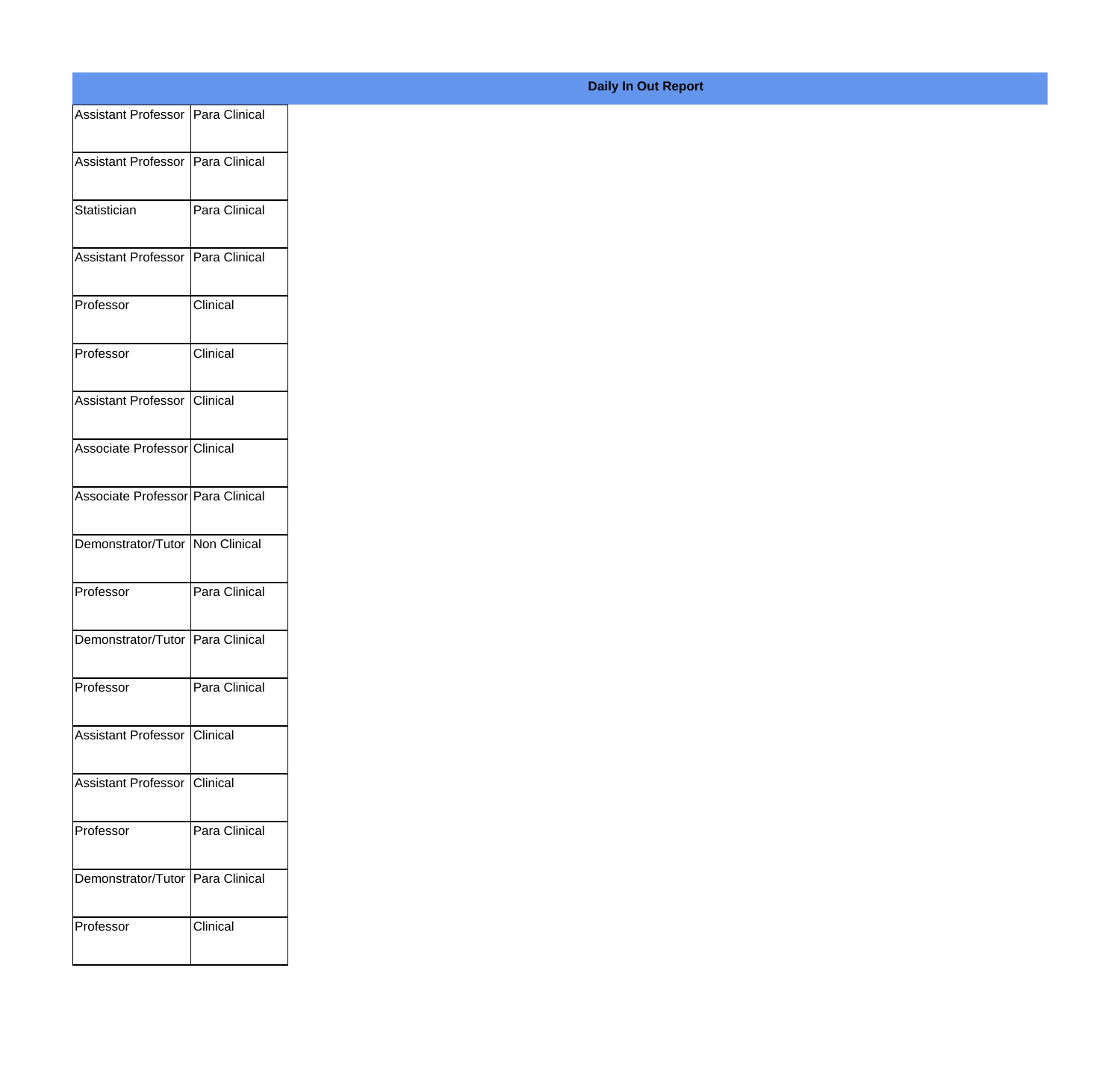|                                                  |                                                       |             |          |          | <b>Daily In Out Report</b> |              |                             |
|--------------------------------------------------|-------------------------------------------------------|-------------|----------|----------|----------------------------|--------------|-----------------------------|
| Government<br>Medical College,<br>Khandwa        | <b>DR SITARAM</b><br><b>SOLANKI</b>                   | 10 Mar 2021 | 10:11:52 | 17:30:33 | 07:19                      | P            | Forensic<br>Medicine        |
| <b>Government</b><br>Medical College,<br>Khandwa | <b>DR RANJEET</b><br><b>BADOLE</b>                    | 10 Mar 2021 | 10:18:56 |          | 00:00                      | E            | <b>General Medicine</b>     |
| Government<br>Medical College,<br>Khandwa        | <b>DR ASHOK</b><br><b>BHAUSAHEB NAJAN</b>             | 10 Mar 2021 | 10:35:36 |          | 00:00                      | E.           | Forensic<br>Medicine        |
| <b>Government</b><br>Medical College,<br>Khandwa | <b>DR NITESHKUMAR</b><br>KISHORILAL<br><b>RATHORE</b> | 10 Mar 2021 | 10:32:07 | 15:49:17 | 05:17                      | P            | Pharmacology                |
| <b>Government</b><br>Medical College,<br>Khandwa | <b>DR PRIYESH</b><br><b>MARSKOLE</b>                  | 10 Mar 2021 | 09:31:59 | 17:18:13 | 07:47                      | P            | Community<br>Medicine       |
| Government<br>Medical College,<br>Khandwa        | <b>DR SANGEETA</b><br><b>CHINCHOLE</b>                | 10 Mar 2021 | 11:19:52 | 17:34:37 | 06:15                      | P            | Physiology                  |
| Government<br>Medical College,<br>Khandwa        | DR NEERAJ KUMAR                                       | 10 Mar 2021 | 10:00:07 | 18:18:11 | 08:18                      | P            | Dentisry                    |
| Government<br>Medical College,<br>Khandwa        | DR VIJAY NAYAK                                        | 10 Mar 2021 | 11:27:54 | 18:25:10 | 06:58                      | P            | Anatomy                     |
| <b>Government</b><br>Medical College,<br>Khandwa | DR NISHA MANDLOI<br><b>PANWAR</b>                     | 10 Mar 2021 | 10:02:39 |          | 00:00                      | E            | Obstetrics &<br>Gynaecology |
| Government<br>Medical College,<br><b>Khandwa</b> | DR NANDINI<br><b>DIXIT</b>                            | 10 Mar 2021 | 11:30:48 |          | 00:00                      | E            | Paediatrics                 |
| Government<br>Medical College,<br>Khandwa        | <b>DR SATISH</b><br><b>CHANDEL</b>                    | 10 Mar 2021 | 14:59:38 |          | 00:00                      | E            | Pharmacology                |
| Government<br>Medical College,<br>Khandwa        | DR MUKTESHWARI<br><b>GUPTA</b>                        | 10 Mar 2021 | 11:17:46 | 17:34:29 | 06:17                      | P            | Pharmacology                |
| Government<br>Medical College,<br>Khandwa        | DR PURTI AGARWAL<br><b>SAINI</b>                      | 10 Mar 2021 | 10:38:24 | 16:32:20 | 05:54                      | P            | Pathalogy                   |
| Government<br>Medical College,<br>Khandwa        | DR YASHPAL RAY                                        | 10 Mar 2021 | 12:18:58 |          | 00:00                      | E.           | Anatomy                     |
| Government<br>Medical College,<br>Khandwa        | <b>DR DEEPIKA</b><br>PANWAR                           | 10 Mar 2021 | 09:46:21 |          | 00:00                      | E            | <b>Bio Chemistry</b>        |
| Government<br>Medical College,<br>Khandwa        | <b>DR VISHAL</b><br><b>KUMAR</b><br><b>THAKRE</b>     | 10 Mar 2021 | 10:30:14 | 16:04:51 | 05:34                      | $\mathsf{P}$ | Physiology                  |